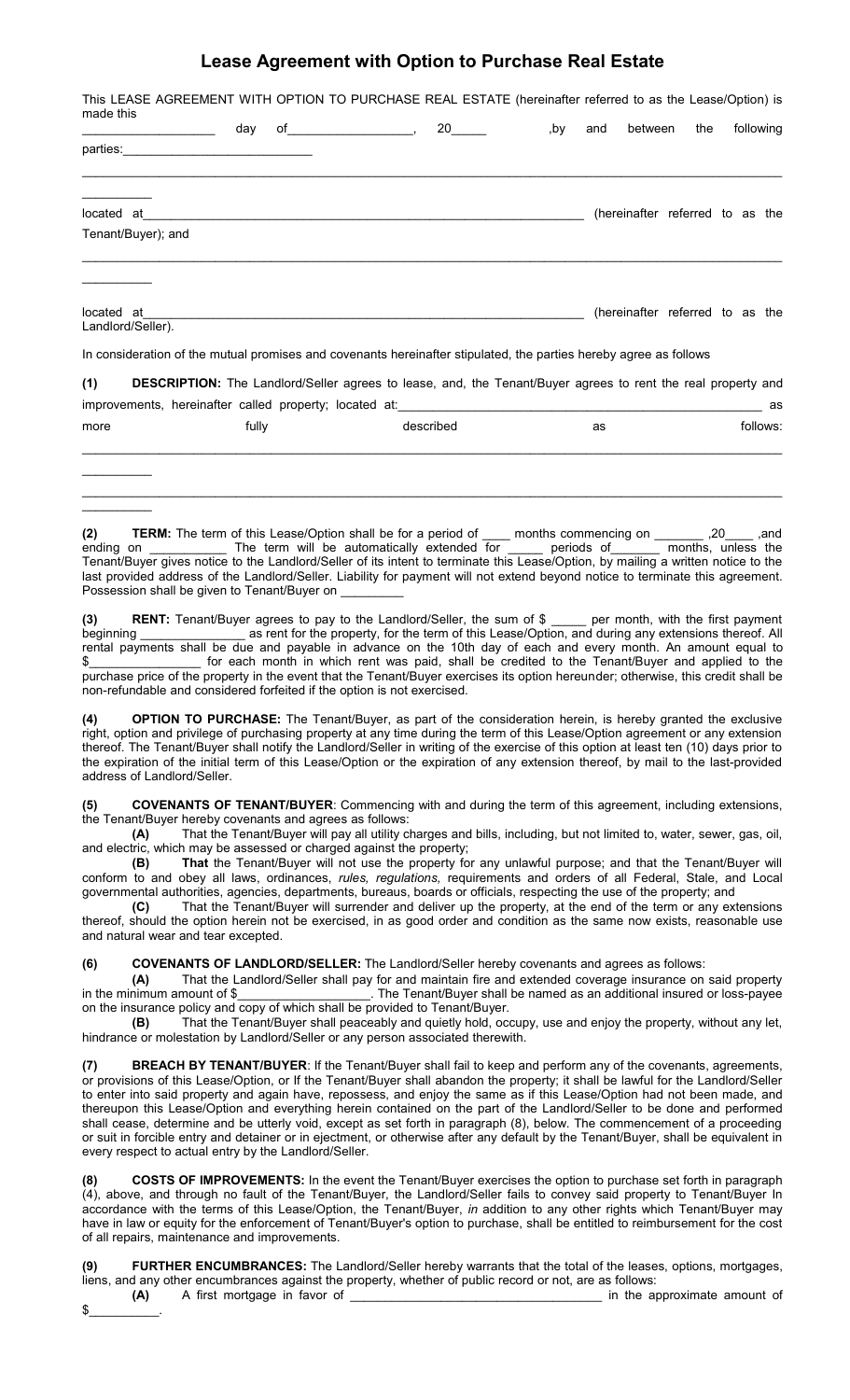**(B)** Current taxes for \_\_\_\_\_\_\_\_\_ in the amount of \$\_\_\_\_\_\_\_\_\_\_\_\_\_\_\_\_\_\_\_\_\_\_\_\_\_\_\_\_\_due on

**(C)** The Landlord/Seller agrees not to lease to another third party, nor to assign, sell, option, transfer, pledge or otherwise to convey any or all rights or interests had by Landlord/Seller in the property or in this Lease/Option agreement, nor to further encumber the property nor allow the same to occur. All third parties are hereby put on notice that any leases, assignments by the Landlord/Seller, liens, options, mortgages or any other conveyances or transfers occurring subsequent to the date of this Lease/Option are hereby declared by the Landlord/Seller to be null and void and of no force and effect. The Landlord/Seller further agrees to keep all mortgages, liens, taxes or other encumbrances on the property, current and in good standing. Tenant/Buyer shall have the right to make payments on same in the event that Landlord/Seller becomes non-current or other-wise defaults thereon and said payments will be deducted from any equity due seller or recovered from future rent due seller.

**(10) RIGHT OF ASSIGNMENT:** The Tenant/Buyer shall have the unqualified right to sublet the property, and/or to assign, sell, transfer, pledge or otherwise convey any or all rights or interests which the Tenant/Buyer may have in the property or in this Lease/Option Agreement. Any such assignment will release original Tenant/Buyer from liability and substitute assignee in his/her or its place.

**(11) MAINTENANCE AND REPAIRS:** The Tenant/Buyer accepts the property "as is" on the date of execution of this Lease/Option except for items listed in paragraph (13). The Tenant/Buyer shall henceforth be responsible for all maintenance and repair upon said property, both interior and exterior. The Tenant/Buyer shall have the right to make such repairs, maintenance, and improvements as Tenant/Buyer shall deem necessary proper or desirable. The Tenant/Buyer shall be solely liable for payment for said improvements and shall hold the Landlord/Seller nameless there from, except that any electric, plumbing, heating or cooling system that is out of order or any repairs exceeding \$ at the c electric, plumbing, heating or cooling system that is out of order or any repairs exceeding \$\_ of this lease or within 30 days thereafter will be repaired by the landlord/Seller at his/her expense. If the landlord/Seller can not or will not make the repairs necessary the Tenant/Buyer will have the option of either voiding this agreement by written notice to the landlord/Seller or making such repairs and, a) receiving a reimbursement from the next monthly payment or payments due the Landlord/Seller or, b) receiving a credit against the purchase price plus interest at 10% per annum from date of payment.

**(12) BINDING AGREEMENTS:** The parties hereto agree that this Lease/Option comprises the entire agreement of the parties and that no other representation or agreements have been made or relied upon, and that this Lease/Option agreement shall inure to the benefit of arid shall be binding upon the parties, their heirs, executors, administrators, personal representatives, successors or assigns.

## **(13) SPECIAL PROVISIONS:**

 $\frac{1}{2}$ 

(A) The landlord/Seller will complete the following by \_\_\_\_\_\_\_\_\_\_\_\_\_\_\_\_\_\_ or this Lease/Option will become null and void and all monies disbursed by Tenant/Buyer will be immediately refunded by Landlord/Seller or, at Tenant/Buyers option, these items will be completed by Tenant/Buyer and the cost of same will be recovered as provided for in paragraph (11) in which case this lease will continue in force. Other provisions

\_\_\_\_\_\_\_\_\_\_\_\_\_\_\_\_\_\_\_\_\_\_\_\_\_\_\_\_\_\_\_\_\_\_\_\_\_\_\_\_\_\_\_\_\_\_\_\_\_\_\_\_\_\_\_\_\_\_\_\_\_\_\_\_\_\_\_\_\_\_\_\_\_\_\_\_\_\_\_\_\_\_\_\_\_\_\_\_\_\_\_\_\_\_\_  $\_$  , and the state of the state of the state of the state of the state of the state of the state of the state of the state of the state of the state of the state of the state of the state of the state of the state of the

(B) A TITLE SEARCH will be ordered immediately by the Tenant/Buyer: This cost will be borne by the Tenant/Buyer unless it is discovered that Landlord/Seller has unmarketable title in which case the Landlord/Seller will reimburse Tenant/Buyer the cost of the search. If the title is unmarketable the Tenant/Buyer will then have the option to void this agreement or proceed as agreed herewith.

(C) A WOOD DESTROYING ORGANISM REPORT will be ordered by the Tenant/Buyer within \_\_\_\_\_\_days after execution of this agreement. If live wood destroying organisms or rotten wood or damage exceeding \$ **\$** is found Landlord/Seller agrees to repair and have treated at his/her expense. If Landlord/Seller cannot or will not pay for the repairs and treatment, Tenant/Buyer may elect to do so or void this agreement and receive a rebate for cost incurred.

## **OPTION TO PURCHASE TERMS**

**(14) PRICE AND TERMS**: The Tenant/Buyer agrees to pay for said property the sum of less any sums for which the Tenant/Buyer is entitled to claim reimbursement or offset in accordance with this agreement; the net sum to be paid in cash, certified check, or cashiers check at closing.

**(15) INCLUDED IN THE PURCHASE**: The property shall also include all land, together with all improvements thereon, all appurtenant rights, privileges, easements, buildings, fixtures, heating, electrical, plumbing and air conditioning fixtures and facilities, window shades, venetian blinds, awnings, curtain rods, screens, storm windows and doors, affixed mirrors, wall to wall carpeting, stair carpeting, built in kitchen appliances, bath-room fixtures, radio and television aerials, landscaping and shrubbery, water softeners, garage door openers and operating devices, and all utility or storage buildings or sheds, range and refrigerator. The property shall also include the following items: and refrigerator. The property shall also include the following items:  $\_$  , and the state of the state of the state of the state of the state of the state of the state of the state of the state of the state of the state of the state of the state of the state of the state of the state of the

 $\_$  , and the state of the state of the state of the state of the state of the state of the state of the state of the state of the state of the state of the state of the state of the state of the state of the state of the

Landlord/Seller will pay:  $\blacksquare$ 

\_\_\_\_\_\_\_\_\_\_\_\_\_\_\_\_\_\_\_\_\_\_\_\_\_\_\_\_\_\_\_\_\_\_\_\_\_\_\_\_\_\_\_\_\_\_\_\_\_\_\_

\_\_\_\_\_\_\_\_\_\_\_\_\_\_\_\_\_\_\_\_\_\_\_\_\_\_\_\_\_\_\_\_\_\_\_\_\_\_\_\_\_\_\_\_\_\_\_\_\_\_\_

\_\_\_\_\_\_\_\_\_\_\_\_\_\_\_\_\_\_\_\_\_\_\_\_\_\_\_\_\_\_\_\_\_\_\_\_\_\_\_\_\_\_\_\_\_

\_\_\_\_\_\_\_\_\_\_\_\_\_\_\_\_\_\_\_\_\_\_\_\_\_\_\_\_\_\_\_\_\_\_\_\_\_\_\_\_\_\_\_\_\_

\_\_\_\_\_\_\_\_\_\_\_\_\_\_\_\_\_\_\_\_

**<sup>(16)</sup> TITLE:** The Landlord/Seller shall convey marketable title to the property with the above described inclusions, by good and sufficient General Warranty Deed in fee simple absolute, on or before closing; said title to be free, clear, and unencumbered except existing mortgages restrictions and easements of record shown in paragraph (9). Title to be conveyed to the Tenant/Buyer and/or assigns.

**<sup>(17)</sup> CLOSING**: The deed shall be delivered and the purchase money shall *be* paid at the lending institution's, or other office, of Tenant/Buyer's choice, no later than sixty *(60)* days after notification to the Landlord/Seller of the Tenant/Buyer's exercise of the option.

**<sup>(18)</sup> COSTS AND PRORATIONS:** There shall be prorated between the landlord/Seller and the Tenant/Buyer, as of date of closing, the following items: (a) All real estate taxes and assessments; (b) Interest on encumbrances assumed or taken over by Tenant/Buyer with the Tenant/Buyer having responsibility for such items as follows: